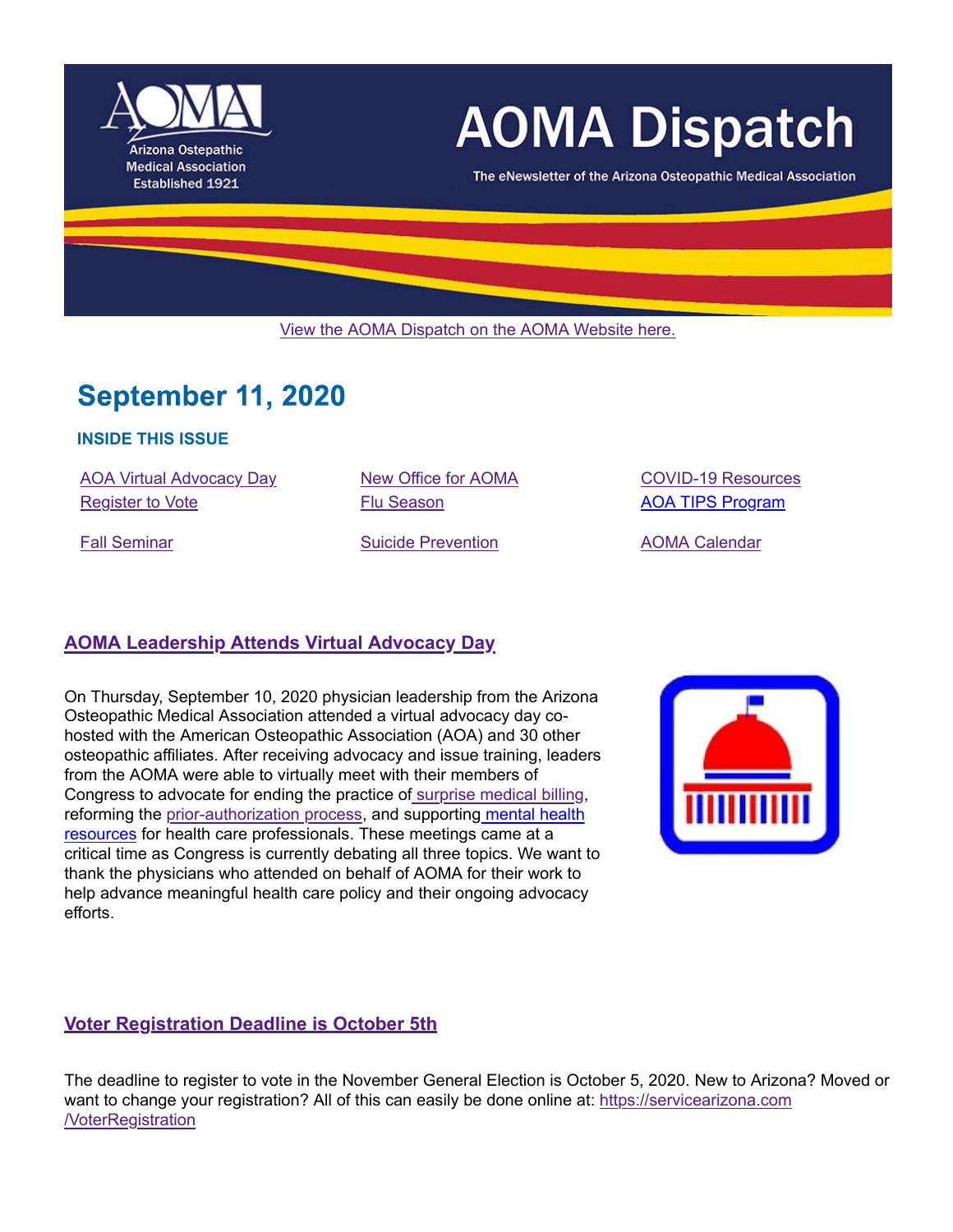

## **AOMA 40th Annual Fall Seminar - Livestreaming!**

Plan to attend the new and improved AOMA 40th Annual Fall Seminar

- **Expanded two and one-half days: November 6-8, 2020**
- **CME hours available increased to 20**
- **Virtual livestreaming event**

The theme for the Fall Seminar is **Come Together and Dig On!** AOMA designates this program for 20.0 hours of AOA Category 1-A CME credits and will report CME credits commensurate with the extent of the physician's participation in this activity. This activity is approved for *AMA PRA Category 1 creditsTM.* Application has been filed for AAFP prescribed credits.

Timely topics include COVID-19 update, telemedicine, physician burnout, and more. Download the full agenda here.

**Save \$100!** Register online by October 13, 2020 at www.az-osteo.org/Fall2020

**COME TOGETHER AND DIG** ON 2020

## **New AOMA Office**

The AOMA office has moved! Our new address is:

1951 West Camelback Road Suite 105 Phoenix, Arizona 85015

Phone and fax remain the same.

Staff is still working remotely, so give us a call before dropping by.

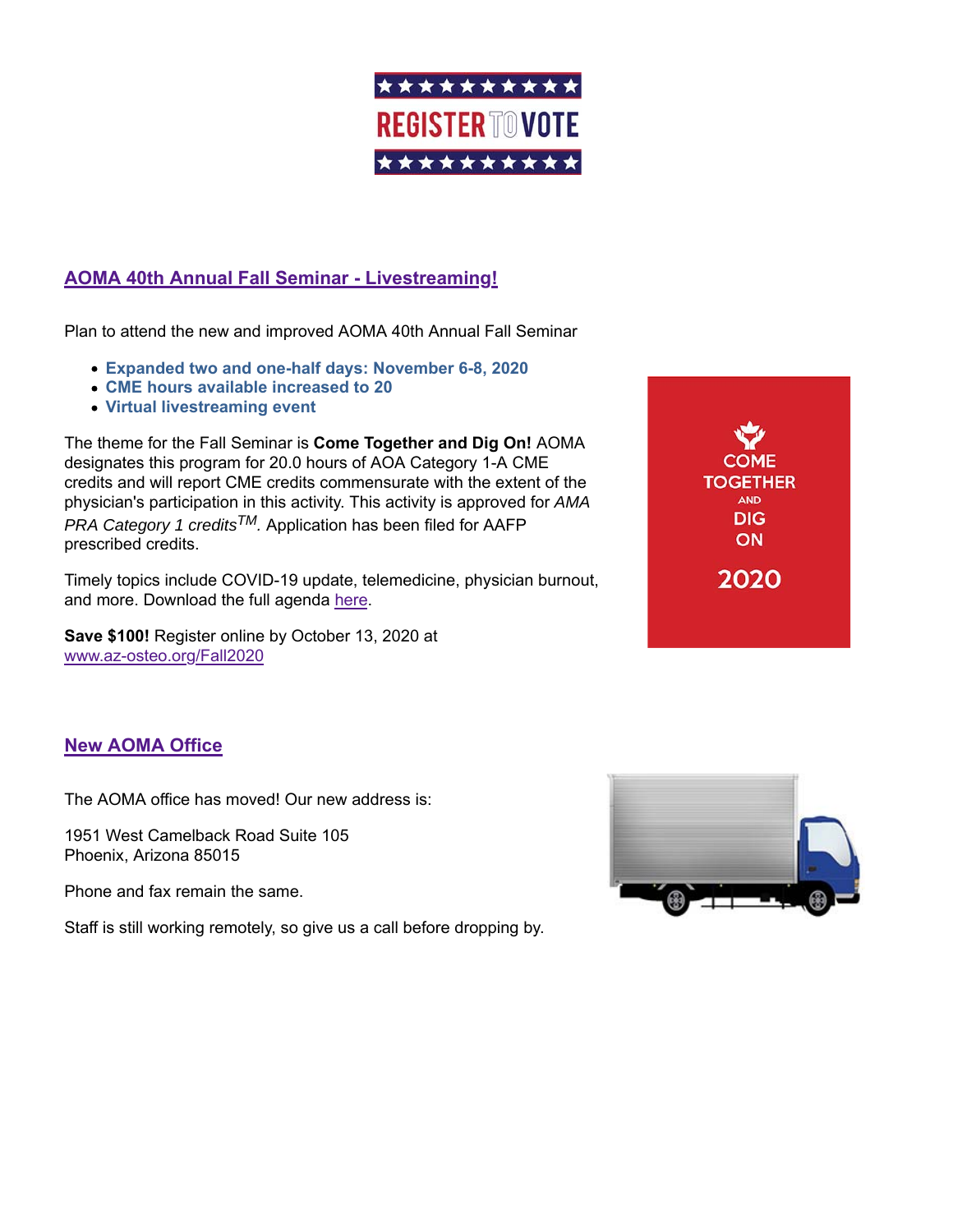

## **Get Your Flu Shot**

With this upcoming flu season and the overlap with COVID-19 this year presents greater challenges than the typical flu season. There is a potential that our health care system could become overwhelmed should we experience a bad flu season on top of the coronavirus pandemic.

Flu vaccine is in plentiful supply. The state of Arizona will increase reimbursement under the Arizona Health Care Cost Containment System – AHCCCS, the state's Medicaid program – to providers who offer flu shots to Medicaid recipients.

It will also expand the availability of flu shots to various COVID testing sites around the state by late September.

Get your flu shot!

## **September is Suicide Prevention Awareness Month**

As the pandemic drags on, forcing many Arizonans to remain isolated, local health officials have observed upticks in calls to crisis help lines. If you or someone you know is experiencing suicidal thoughts or a behavioral health crisis, contact the National Suicide Prevention Lifeline for support at 1-800-273-TALK (8255).

## **New COVID-19 Resource: AOA Navigator**

To help members navigate through the impact of COVID-19 on their practice of medicine, the AOA has developed a new member resource called AOA Navigator. Now, members can receive one-on-one assistance with their specific pandemic-related issues. Learn more.



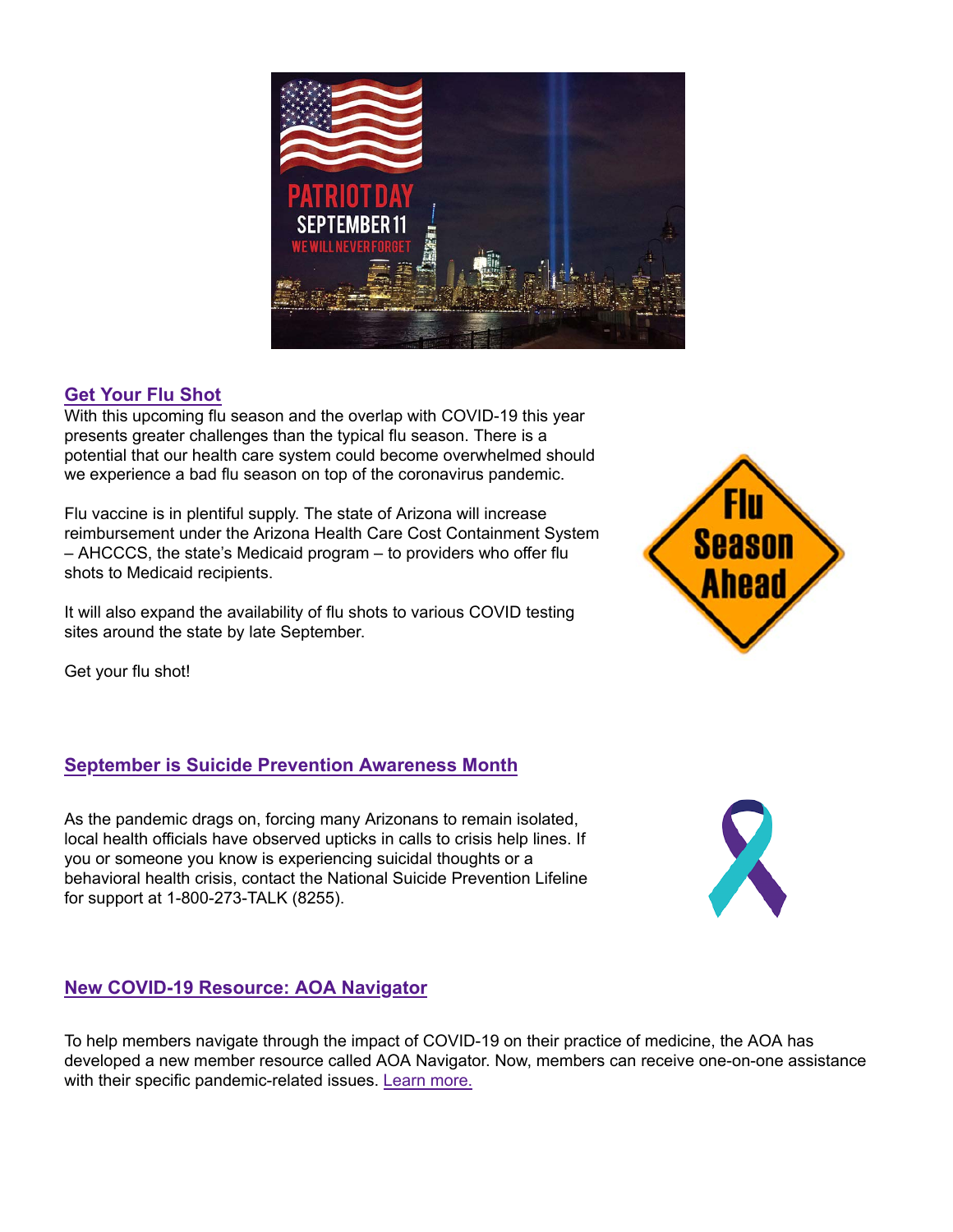## **AOA Training in Policy Studies Program: Application Open**

The Training in Policy Studies (TIPS) is a policy-based program for residents that provides leadership opportunities and education on current health care policy issues. Participants will gain experience in writing policy briefs and white papers, oral testimony, media training, and more. The application deadline for the 2020-21 program is Monday, September 28, 2020. Learn more and please share with your resident members.



#### **Patients are Looking for YOU!**



#### **Update Your Profile!**

One of the benefits of AOMA membership is the **Find a Physician** public directory search. Make sure your practice information is up to date by logging in to your member profile on the AOMA website. When you do, prospective patients and potential referring physicians will be able to find you.

### Join AOMA

#### **Not an AOMA Member?**

Join today and be a part of the 99-year tradition of the Arizona Osteopathic Medical Association!

Membership in AOMA is an affordable vehicle to keep abreast of national and local issues, protect your professional practice, enhance your specialized skills, further your career, and be a part of the future of osteopathic medicine in Arizona.

Refer a new AOMA member and receive at \$100 credit. Go to www.az-osteo.org/Recruit

#### **Arizona Vaccine News**



**AzDHS**

**CDC Immunization Schedules**

**2020 T.I.P.S. Training is ONLINE**